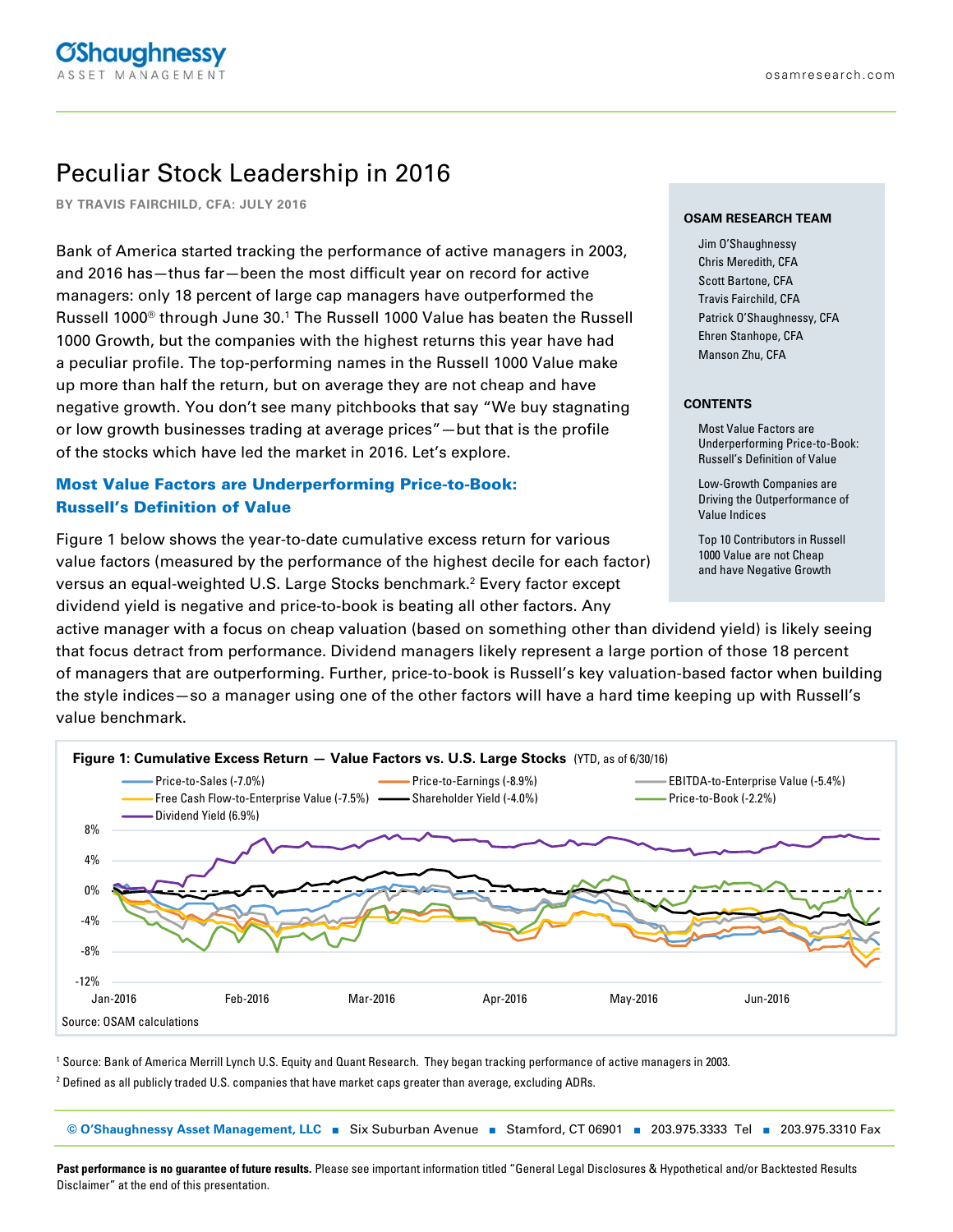Our preferred definition of Value uses a combined measure, incorporating price-to-sales, price-to-earnings, free cash flow-to-enterprise value, EBITDA-to-enterprise value, and shareholder yield. As shown in Figure 2 (below), the gap between the performance of this multi-factor value composite and the single-factor price-to-book is six percent year to date. This is a significant gap and a very uncommon one.



The histogram below (Figure 3) shows just how uncommon this gap is; in only six percent of all rolling six-month observations on record have we seen a gap this large.<sup>3</sup> Since 1963, our Value composite has outperformed price-to-book in 57 percent of six-month rolling periods and in over 70 percent of rolling one-year periods.



 $^3$  All rolling periods from 1963 to 2015, using all investable U.S. Large Stocks in the COMPUSTAT database.

Past performance is no guarantee of future results. Please see important information titled "General Legal Disclosures & Hypothetical and/or Backtested Results Disclaimer" at the end of this presentation.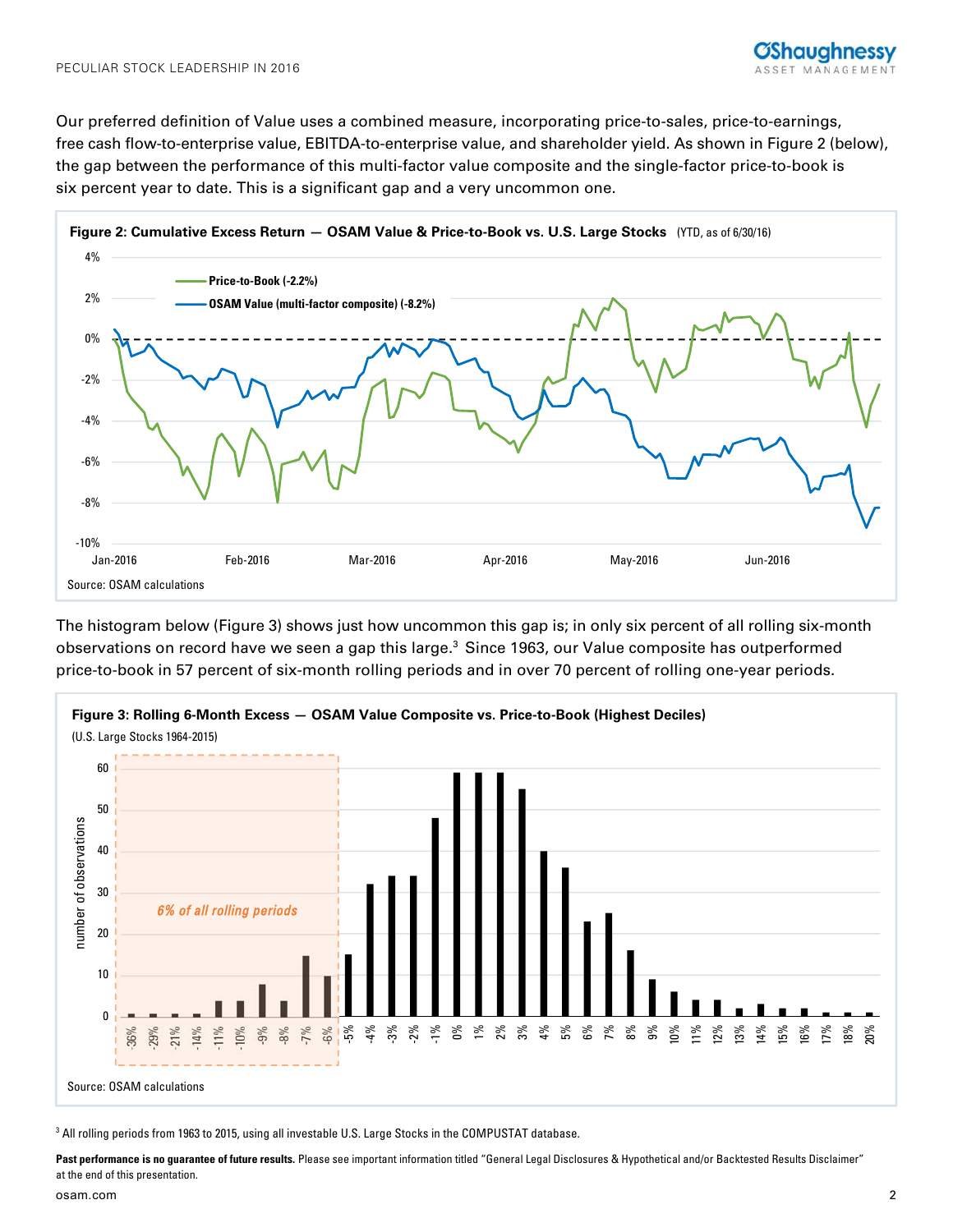## Low-Growth Companies are Driving the Outperformance of Value Indices

Year to date, the Russell 1000 Value is beating the Russell 1000 Growth by a margin of almost five percent.4 But as we saw above, most measures of "value" are doing poorly so far this year, so why the large gap between Russell's value and growth indexes?

The answer lies in how Russell defines value versus growth. Russell uses a ranking formula which is 50 percent value (price-to-book) and 50 percent growth (EPS growth and 5-year sales growth) to decide where each stock falls on the value/growth spectrum. Anything cheap **and/or with horrible growth** is considered value and anything with great growth **and/or that is extremely expensive** is considered growth. This methodology creates a dynamic where a portion of the Russell Value index actually includes slightly expensive stocks that have very bad trailing sales growth and expected EPS growth. Likewise, a portion of the growth index will include stocks with below average or negative growth but defined as growth due to their extremely expensive valuations.

In rare occasions, these little talked about groups of stocks can drive performance of the style indices, which is exactly what we are seeing this year in the Russell 1000 Value. Figure 4 (below) shows the excess return of value versus growth for each of the factors used in Russell's methodology. Whereas we used decile portfolios to highlight different value factors above, we now tailor the analysis to more closely match Russell's method (which carves the market into thirds). We start with the constituents of the Russell 1000 and calculate the return difference between the top third and bottom third by each factor. For example, the return of +1.3 percent for priceto-book is the result of:

- 1. Ranking the cheapest third of stocks by price-to-book in the Russell 1000 to build our portfolio,
- 2. Calculating the return (weighted by market capitalization) of that portfolio for the year,
- 3. Doing the same for the most expensive third, and
- 4. Subtracting one from the other.

You can see that, while the cheapest third of stocks by price-to-book has outperformed the most expensive third within the Russell 1000, the difference is relatively small. The real story is the outperformance of low growth over high growth. Companies with the lowest sales and earnings growth have outperformed those with the highest growth by eight to nine percent so far this year. **The gap of value versus growth indices is more a surge in stocks with terrible sales and earnings growth and less a triumph of traditional cheap over expensive.**

Any active manager seeking to avoid companies with dismal growth will also avoid the companies driving returns in the benchmark.



4 From 1/1/2016 to 6/30/2016 the Russell 1000 Value returned 6.3 percent while the Russell 1000 Growth is up 1.35 percent.

Past performance is no guarantee of future results. Please see important information titled "General Legal Disclosures & Hypothetical and/or Backtested Results Disclaimer" at the end of this presentation.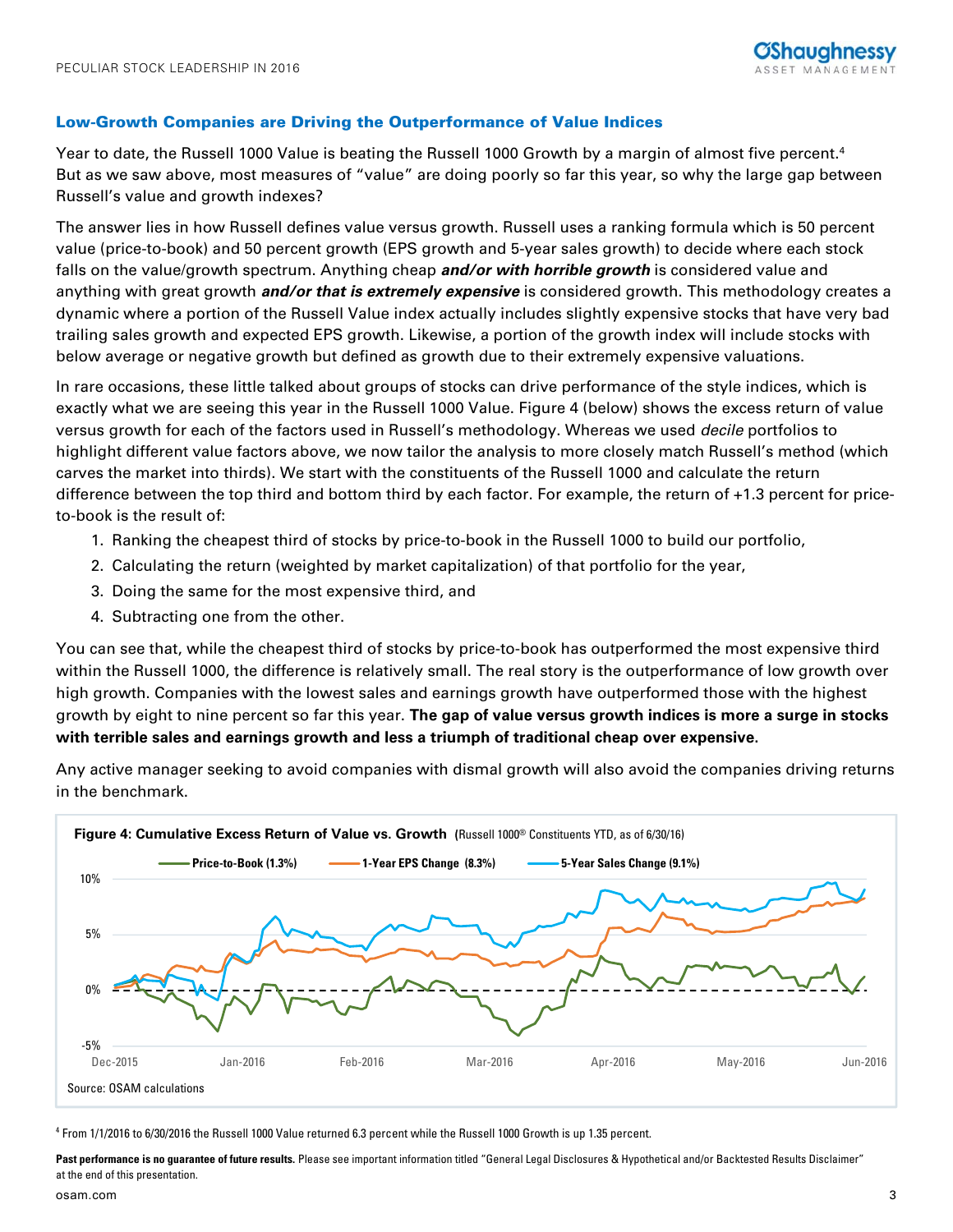## Top 10 Contributors in Russell 1000 Value are not Cheap and have Negative Growth

This becomes even more apparent when you look at the profile of the top performers in the Russell 1000 Value Index. **The 10 names in the table below—the top contributors to the benchmark return—make up 20 percent of the benchmark and contributed 3.5 percent to the benchmark's return of 6.3 percent; over half of the year to date return.**

For each stock in Table 1, we show the percentile rank at the start of the year within the Russell 1000 of the priceto-book ratio, EPS growth, and five-year sales growth numbers (where 1 would be the cheapest/highest growth percentile and 100 the most expensive/lowest growth). Only three of the 10 stocks are even in the cheapest third of U.S. companies by price-to-book and the average is just under the median. Further, nine of the 10 names had negative earnings growth (i.e., shrinking earnings) to start the year and more than half had shrinking sales numbers. The average of these 10 names had earnings that shrunk -27.5 percent over the last year, a reduction in total sales of -8.5 percent over the last five years and they were only slightly less expensive than the market median. Names with similar characteristics—negative earnings growth companies near the median by price-tobook—underperform the market 65 percent of the time.<sup>5</sup>

Using Russell style benchmarks to build a market narrative makes sense: they are widely-followed benchmarks. But, so far this year, the returns of value versus growth are misleading. Cheap is not beating expensive, on average, but low growth is crushing strong growth. Over the longer term, a strong strategy is to be long cheap stocks—not long low growth businesses. But being long cheap stocks has thus far failed in 2016.

| Name                        | <b>R1000V</b><br>Weight $(\%)$ | <b>Return</b><br>(% ) | <b>Contribution</b><br>to Return $(\%)$ | <b>Price-to-Book</b><br>Percentile* | <b>EPS Change</b><br>Percentile* | <b>5-Year Sales Change</b><br>Percentile* |
|-----------------------------|--------------------------------|-----------------------|-----------------------------------------|-------------------------------------|----------------------------------|-------------------------------------------|
| <b>EXXON MOBIL</b>          | 3.64                           | 22.38                 | 0.80                                    | 34                                  | 84                               | 89                                        |
| AT&T                        | 2.05                           | 28.93                 | 0.58                                    | 31                                  | 90                               | 59                                        |
| JOHNSON & JOHNSON           | 2.70                           | 19.78                 | 0.53                                    | 66                                  | 68                               | 58                                        |
| CHEVRON                     | 1.82                           | 19.25                 | 0.36                                    | 15                                  | 88                               | 93                                        |
| <b>BERKSHIRE HATHAWAY</b>   | 2.48                           | 9.66                  | 0.26                                    | 20                                  | 37                               | 23                                        |
| <b>WAL-MART STORES</b>      | 1.10                           | 20.90                 | 0.22                                    | 45                                  | 55                               | 56                                        |
| <b>PROCTER &amp; GAMBLE</b> | 2.28                           | 8.43                  | 0.21                                    | 60                                  | 76                               | 82                                        |
| <b>PFIZER</b>               | 2.02                           | 11.18                 | 0.20                                    | 54                                  | 72                               | 93                                        |
| PHILIP MORRIS INT'L         | 0.79                           | 18.11                 | 0.16                                    | 99                                  | 59                               | 69                                        |
| <b>SCHLUMBERGER</b>         | 0.90                           | 14.92                 | 0.15                                    | 42                                  | 86                               | 21                                        |
| <b>Total / Average</b>      | 19.79                          | 17.35                 | 3.49                                    | 47                                  | 71                               | 67                                        |

**Table 1: Top 10 Contributors to the Russell 1000**® **Value** (1/1/2016-6/30/2016)

Source: OSAM calculations

 $^5$  Measured using a portfolio of every stock that ranks in the middle one third of the Large Stocks Universe by price-to-book and also has negative earnings growth. The annualized return of this portfolio was lower than the equally weighted large stocks portfolio in 65% of all rolling 12 month period from 1964-2015.

Past performance is no guarantee of future results. Please see important information titled "General Legal Disclosures & Hypothetical and/or Backtested Results Disclaimer" at the end of this presentation.